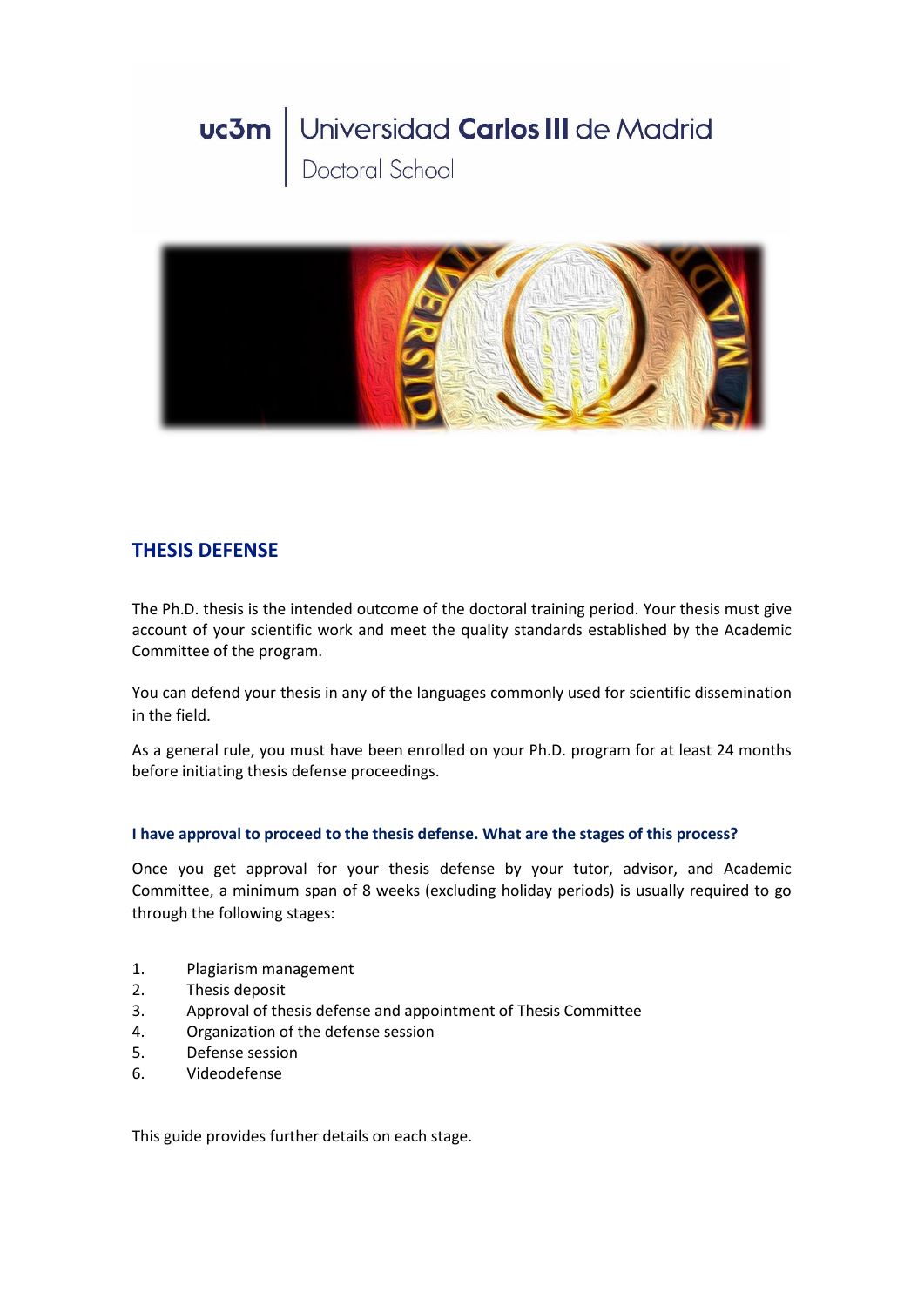# **1. PLAGIARISM MANAGEMENT**

#### **What is plagiarism management?**

To ensure compliance with the principles established in the Code of Good Practice for Managing Plagiarism of Ph.D. Theses of the Doctoral School, all theses must be subjected to a plagiarism management procedure prior to the authorization of the defense.

Once the Academic Committee of your Ph.D. program determines that your research period is finished and your thesis is ready for deposit, a pdf file of the thesis will be submitted to the Doctoral School.

Both the Doctoral School and the Library Teaching Support Service are in charge of the plagiarism management procedure, the results of which are sent back to the Academic Committee of the program. The Committee will subsequently issue a recommendation report that has to be validated by the Dean of the Doctoral School.

The results of this study will be at the disposal of the members of the Thesis Committee, should they be requested.

#### **2. THESIS DEPOSIT**

#### **What is the thesis deposit?**

The thesis deposit enables professors and scholars of your field to review your work before the defense. The period of deposit is 15 days (excluding August), after which all comments and observations by the experts will be reported to the Academic Committee and yourself. *[Further](https://www.uc3m.es/ss/Satellite/Doctorado/en/TextoMixta/1371211195901/Public_review_of_thesis)  [information](https://www.uc3m.es/ss/Satellite/Doctorado/en/TextoMixta/1371211195901/Public_review_of_thesis)*

#### **What are the documents required to initiate proceedings?**

- **[Application for authorization of deposit](https://www.uc3m.es/ss/Satellite?blobcol=urldata&blobheader=application%2Fvnd.openxmlformats-officedocument.wordprocessingml.document&blobheadername1=Content-Disposition&blobheadername2=Cache-Control&blobheadervalue1=attachment%3B+filename%3D%22Application_for_deposit.docx%22&blobheadervalue2=private&blobkey=id&blobtable=MungoBlobs&blobwhere=1371557412883&ssbinary=true)**, approved by your thesis advisor (and/or tutor) and the Academic Committee of the program. Eligibility for "Doctorado Internacional" or "Doctorado Industrial" distinctions must be stated where applicable.
- **Thesis file** in pdf format, with the cover template established by the university. The file must have: text recognition, embedded fonts, no password required for access.
- **[Activity report](https://www.uc3m.es/ss/Satellite/Doctorado/en/TextoMixta/1371211276999/)** listing all training activities relevant to your Ph.D. This report will be at the disposal of the members of the Thesis Committee.
- **[Informed consent agreement](https://www.uc3m.es/ss/Satellite?blobcol=urldata&blobheader=application%2Fpdf&blobheadername1=Content-Disposition&blobheadername2=Cache-Control&blobheadervalue1=attachment%3B+filename%3D%22Informed_consent_agreement.pdf%22&blobheadervalue2=private&blobkey=id&blobtable=MungoBlobs&blobwhere=1371557378752&ssbinary=true)** (two copies) for publication of your thesis on the institutional repository, in accordance with art. 31 and 32 of the Rules and Regulations of the Doctoral School.
- **Technical abstract** in pdf format (2500-3000 words; this abstract can be subsequently registered in TESEO)
- **Non-technical abstract** in pdf format (800-1000 words)
- *[Curriculum Vitae](https://www.uc3m.es/ss/Satellite?blobcol=urldata&blobheader=application%2Fvnd.openxmlformats-officedocument.wordprocessingml.document&blobheadername1=Content-Disposition&blobheadername2=Cache-Control&blobheadervalue1=attachment%3B+filename%3D%22Curriculum_Vitae.docx%22&blobheadervalue2=private&blobkey=id&blobtable=MungoBlobs&blobwhere=1371556786963&ssbinary=true)* (3 pages or less)
- **TESEO registration report.** You are required to register the details of your thesis on [TESEO](http://www.educacion.gob.es/teseo/) (the thesis database of Ministerio de Educación) and provide a print copy of the report as proof of registration.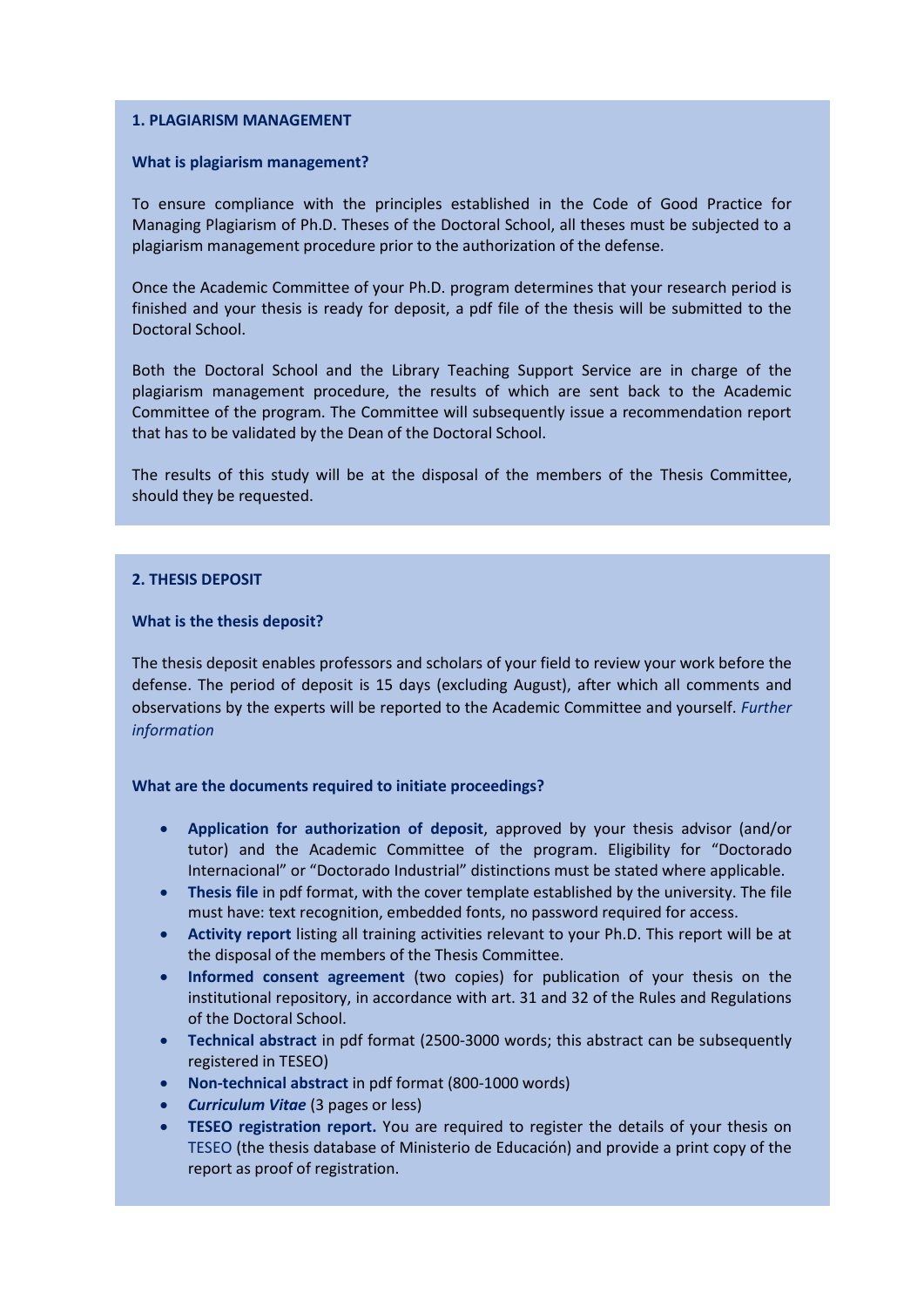**Industrial Ph.D.** candidates must additionally provide:

- **Report stating the completion of the research project**, signed by the thesis advisor, the supervisor appointed by the company or Public Administration, and the Academic Committee.
- **Updated Working Life Report** (Informe de Vida Laboral). This is to verify that the working contract does not end before the date of defense.

The Doctoral School Office will be in charge of the deposit process, establishing start and end dates and notifying the appointed Department(s) or Institution(s), the Academic Committee, and yourself as the Ph.D. candidate, about any comment submitted by the experts.

# **3. AUTHORIZATION OF THESIS DEFENSE AND APPOINTMENT OF THESIS COMMITTEE**

# **My thesis has successfully passed the deposit and plagiarism management processes. What should I do now?**

Once your thesis has successfully passed both stages, the Academic Committee of the program will elaborate their proposal for thesis defense, providing details of the proposed members of the Thesis Committee on the [Authorization of thesis defense and appointment of Thesis](https://www.uc3m.es/ss/Satellite?blobcol=urldata&blobheader=application%2Fmsword&blobheadername1=Content-Disposition&blobheadername2=Cache-Control&blobheadervalue1=attachment%3B+filename%3D%22Authorization_of_thesis_defense_and_appointment_of_Thesis_Committee.doc%22&blobheadervalue2=private&blobkey=id&blobtable=MungoBlobs&blobwhere=1371557482672&ssbinary=true)  [Committee.](https://www.uc3m.es/ss/Satellite?blobcol=urldata&blobheader=application%2Fmsword&blobheadername1=Content-Disposition&blobheadername2=Cache-Control&blobheadervalue1=attachment%3B+filename%3D%22Authorization_of_thesis_defense_and_appointment_of_Thesis_Committee.doc%22&blobheadervalue2=private&blobkey=id&blobtable=MungoBlobs&blobwhere=1371557482672&ssbinary=true) Eligibility for "Doctorado Internacional", "Doctorado Industrial" or International Cotutelle must be indicated, where applicable.

When requirements for these distinctions are met, all supporting documentation will be attached in each case.

This proposal will be submitted for the Dean of the Doctoral School's approval of the thesis defense and the appointment of Thesis Committee members.

#### **Who can be a member of the Thesis Committee?**

The Thesis Committee consists of three members (President, Secretary, and a spokesperson) and a substitute. All of them must hold a Ph.D. degree and a proven track record in research. The majority of members must be from external institutions; therefore, only one of them can be from the Universidad Carlos III de Madrid faculty.

The following profiles cannot be considered for the Thesis Committee:

- The Ph.D. candidate's tutor or advisor, except in joint degree (cotutelle) instances in which the terms of agreement cover this option.
- The supervisor of the Ph.D. candidate's research visit at the host institution.
- Co-authors of the Ph.D. candidate's publications.

For thesis eligible for the 'Doctorado Internacional' distinction, at least one member of the Committee must be from an institution of higher education or research center outside of Spain, not the student's supervisor at the host institution in any case.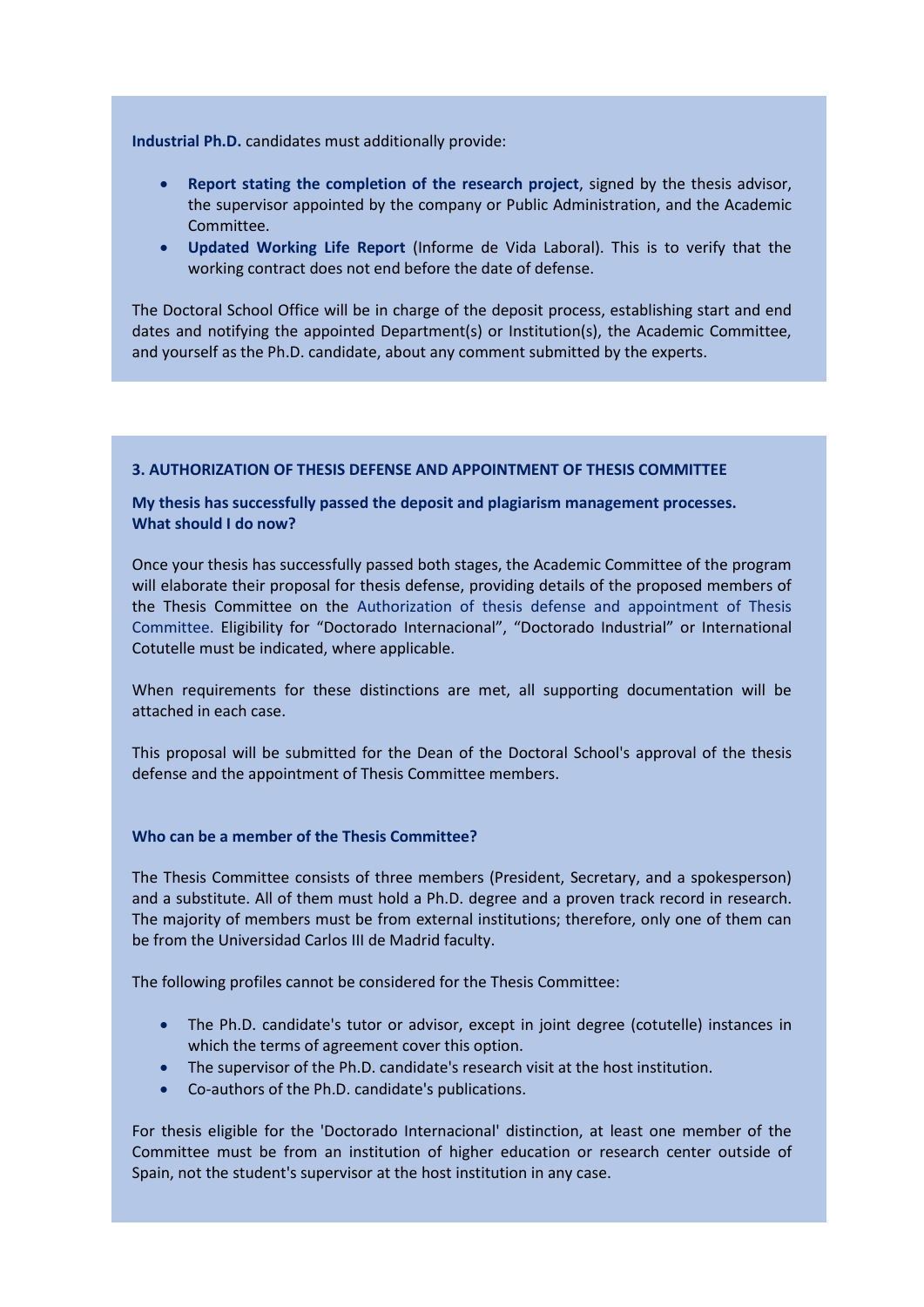#### **Who approves the defense and the appointment of the Thesis Committee?**

The Dean of the Doctoral School authorizes the defense and the appointment of Thesis Committees. The Postgraduate Office will notify you of the date of approval of your thesis defense.

The defense session cannot take place 15 days before or 3 months after the date of authorization.

#### **Do I have to pay any fees prior to the defense?**

Yes. The payment of thesis defense fees must be fulfilled before proceeding to it. Additionally, payment of enrollment fees for the academic year in which the defense takes place must be up to date.

#### **4. ORGANIZATION OF THE DEFENSE SESSION**

#### **How is the defense session organized?**

The thesis is defended in public session in any of the languages commonly used for scientific dissemination in the field.

The President of the Thesis Committee will set the date and venue of the session and notify the rest of Committee members and yourself.

15 working days in advance, the Doctoral School Office will submit a pdf file of the thesis to each member of the Committee.

The Doctoral School Office is in charge of the reservation of the venues and the announcement of the session to all members of the university. The session will ordinarily take place in the Universidad Carlos III de Madrid premises.

# **5. THESIS DEFENSE**

#### **How is my thesis assessed?**

After the thesis has been defended, the Thesis Committee will emit their assessment: No Apto (Fail), Aprobado (Pass), Notable (Good) or Sobresaliente (Excellent), which will be registered on the defense report (acta).

Theses with a Sobresaliente grade are eligible for the *cum laude* distinction, in which case the Committee members will subsequently cast their votes via separate secret ballot in closed session. If all votes are favorable, the Committee will submit their proposal to the Rector for the thesis to be awarded the *cum laude* distinction. Additionally, the Committee will cast their vote via separate secret ballot for the thesis to be considered for the [Outstanding Thesis](https://www.uc3m.es/ss/Satellite/Doctorado/en/TextoMixta/1371211867741/Outstanding_Thesis_Awards)  [Awards](https://www.uc3m.es/ss/Satellite/Doctorado/en/TextoMixta/1371211867741/Outstanding_Thesis_Awards) by Universidad Carlos III de Madrid.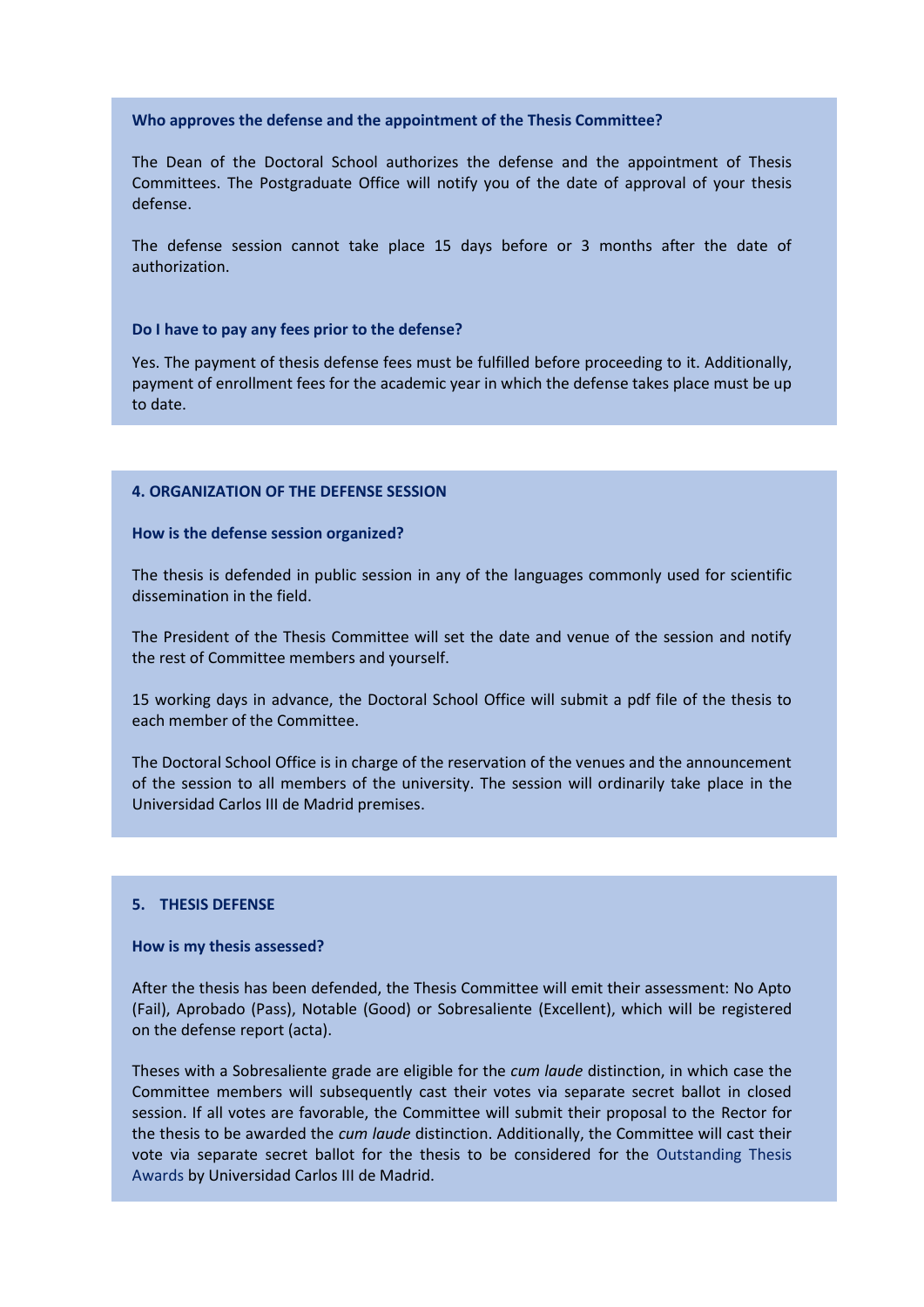# **Who is in charge of the defense documentation?**

The Secretary of the Thesis Committee is responsible for the documentation of the defense proceedings. They will submit the original report of the defense and assessment sessions, including the session concerning the *cum laude* distinction, attaching all relevant documents.

# **How can I apply for my Ph.D. certificate?**

Your application for the official Ph.D. degree certificate, issued by the Ministerio de Educación of Spain, is submitted [online.](https://www.uc3m.es/ss/Satellite/SecretariaVirtual/en/TextoMixta/1371218634571/Solicitud_de_Titulo_y_SET)

Issuance of your certificate may take 6 to 12 months. Until then, you may apply for a temporary certificate as proof of completion of your Ph.D. studies as of the date of your thesis defense.

# **Where is my Ph.D. thesis published?**

Your thesis will be published i[n e-archivo](https://e-archivo.uc3m.es/handle/10016/16124) (online repository of Universidad Carlos III de Madrid) and [Teseo](https://www.educacion.gob.es/teseo/irGestionarConsulta.doSi) (Ministerio de Educación thesis datablase). Any partial or temporary restrictions pertaining to the publication of your thesis must be reported to the university.